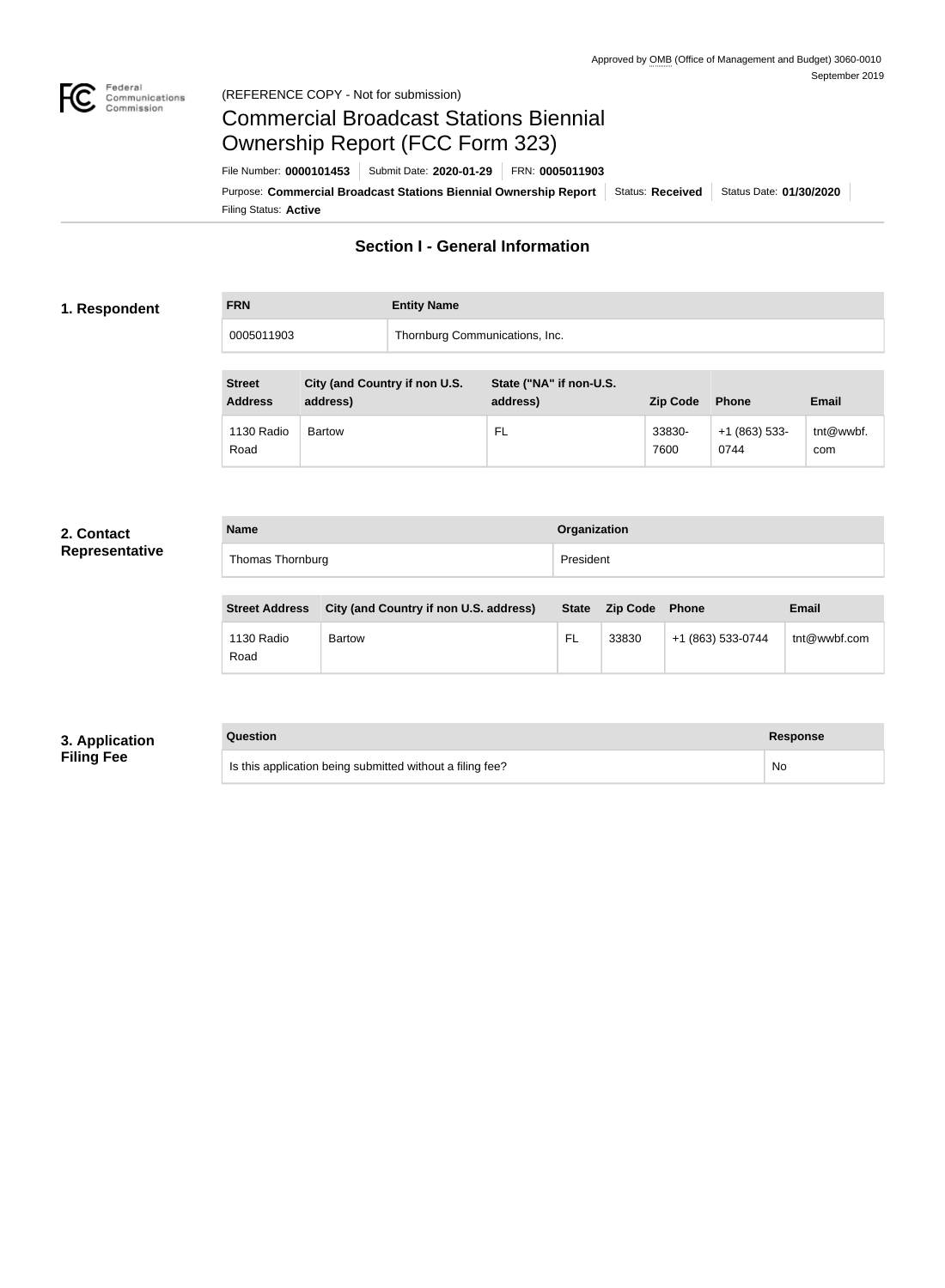| <b>Fees</b> | <b>Application Type</b> | <b>Form Number</b> | <b>Fee Code</b> | Quantity | <b>Fee Amount</b> | <b>Subtotal</b> |
|-------------|-------------------------|--------------------|-----------------|----------|-------------------|-----------------|
|             | <b>Biennial</b>         | Form 323           | <b>MAR</b>      |          | 85                | \$70.00         |
|             |                         |                    |                 |          | Total             | \$70.00         |

## **4. Nature of Respondent**

| (a) Provide the following information about the Respondent: |                        |
|-------------------------------------------------------------|------------------------|
| <b>Relationship to stations/permits</b>                     | Licensee               |
| <b>Nature of Respondent</b>                                 | For-profit corporation |

**(b) Provide the following information about this report:**

| <b>Purpose</b> | Biennial                                                                                                                                                                               |
|----------------|----------------------------------------------------------------------------------------------------------------------------------------------------------------------------------------|
| "As of" date   | 10/01/2019                                                                                                                                                                             |
|                | When filing a biennial ownership report or validating<br>and resubmitting a prior biennial ownership report, this<br>date must be Oct. 1 of the year in which this report is<br>filed. |

### **5. Licensee(s) and Station(s)**

#### **Respondent is filing this report to cover the following Licensee(s) and station(s):**

| Licensee/Permittee Name        | <b>FRN</b> |
|--------------------------------|------------|
| Thornburg Communications, Inc. | 0005011903 |

| Fac. ID No. | <b>Call Sign</b> | <b>City</b>         | <b>State</b> | <b>Service</b> |
|-------------|------------------|---------------------|--------------|----------------|
| 66926       | <b>WWBF</b>      | <b>BARTOW</b>       | - FL         | AM             |
| 202882      | <b>W246DX</b>    | <b>WINTER HAVEN</b> | - FL         | <b>FX</b>      |

# **Section II – Biennial Ownership Information**

| 1. 47 C.F.R.                        |
|-------------------------------------|
| <b>Section 73,3613</b><br>and Other |
| <b>Documents</b>                    |
|                                     |

Licensee Respondents that hold authorizations for one or more full power television, AM, and/or FM stations should list all contracts and other instruments set forth in 47 C.F.R. Section 73.3613(a) through (c) for the facility or facilities listed on this report. In addition, attributable Local Marketing Agreements (LMAs) and attributable Joint Sales Agreements (JSAs) must be disclosed by the licensee of the brokering station on its ownership report. If the agreement is an attributable LMA, an attributable JSA, or a network affiliation agreement, check the appropriate box. Otherwise, select "Other." Non-Licensee Respondents, as well as Licensee Respondents that only hold authorizations for Class A television and/or low power television stations, should select "Not Applicable" in response to this question.

Not Applicable.

**2. Ownership Interests**

**(a)** Ownership Interests. This Question requires Respondents to enter detailed information about ownership interests by generating a series of subforms. Answer each question on each subform. The first subform listing should be for the Respondent itself. If the Respondent is not a natural person, also list each of the officers, directors, stockholders, non-insulated partners, non-insulated members, and any other persons or entities with a direct attributable interest in the Respondent pursuant to the standards set forth in 47 C.F.R. Section 73.3555. (A "direct" interest is one that is not held through any intervening companies or entities.) List each interest holder with a direct attributable interest in the Respondent separately.

Leave the percentage of total assets (Equity Debt Plus) field blank for an interest holder unless that interest holder has an attributable interest in the Respondent solely on the basis of the Commission's Equity Debt Plus attribution standard, 47 C.F.R. Section 73.3555, Note 2(i).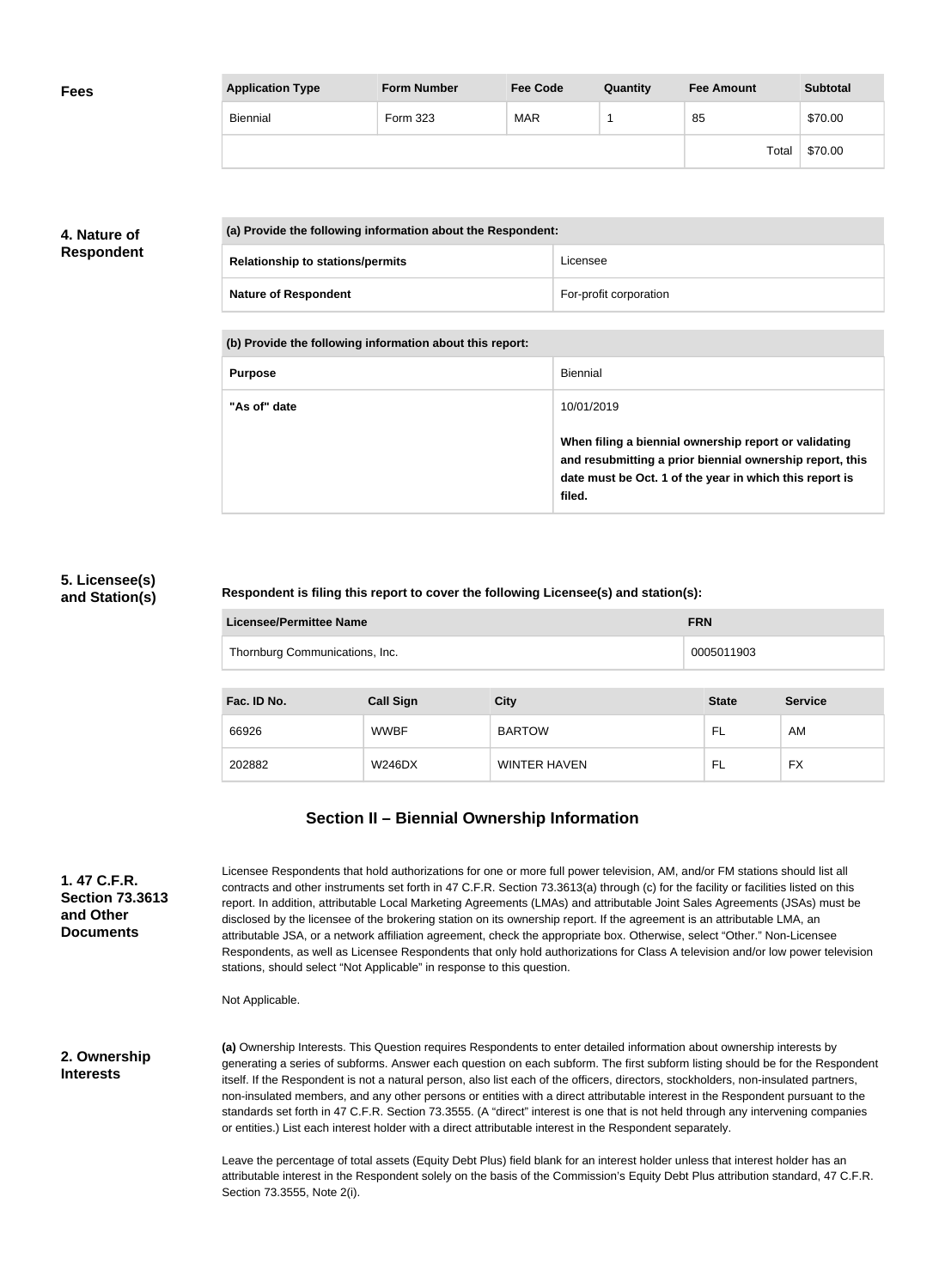In the case of vertical or indirect ownership structures, list only those interests in the Respondent that also represent an attributable interest in the Licensee(s) for which the report is being submitted.

Entities that are part of an organizational structure that includes holding companies or other forms of indirect ownership must file separate ownership reports. In such a structure do not report, or file a separate report for, any interest holder that does not have an attributable interest in the Licensee(s) for which the report is being submitted.

Please see the Instructions for further detail concerning interests that must be reported in response to this question.

The Respondent must provide an FCC Registration Number for each interest holder reported in response to this question. Please see the Instructions for detailed information and guidance concerning this requirement.

| <b>Ownership Information</b>                            |                                                                                                                                  |                      |                            |  |
|---------------------------------------------------------|----------------------------------------------------------------------------------------------------------------------------------|----------------------|----------------------------|--|
| <b>FRN</b>                                              | 0005011903                                                                                                                       |                      |                            |  |
| <b>Entity Name</b>                                      | Thornburg Communications, Inc.                                                                                                   |                      |                            |  |
| <b>Address</b>                                          | PO Box                                                                                                                           |                      |                            |  |
|                                                         | <b>Street 1</b>                                                                                                                  | 1130 Radio Road      |                            |  |
|                                                         | <b>Street 2</b>                                                                                                                  |                      |                            |  |
|                                                         | <b>City</b>                                                                                                                      | <b>Bartow</b>        |                            |  |
|                                                         | State ("NA" if non-U.S.<br>address)                                                                                              | <b>FL</b>            |                            |  |
|                                                         | <b>Zip/Postal Code</b>                                                                                                           | 33830-7600           |                            |  |
|                                                         | Country (if non-U.S.<br>address)                                                                                                 | <b>United States</b> |                            |  |
| <b>Listing Type</b>                                     | Respondent                                                                                                                       |                      |                            |  |
| <b>Positional Interests</b><br>(check all that apply)   | Respondent                                                                                                                       |                      |                            |  |
| <b>Tribal Nation or Tribal</b><br><b>Entity</b>         | Interest holder is not a Tribal nation or Tribal entity                                                                          |                      |                            |  |
| <b>Interest Percentages</b><br>(enter percentage values | Voting                                                                                                                           | 0.0%                 | <b>Jointly Held?</b><br>No |  |
| from 0.0 to 100.0)                                      | <b>Equity</b>                                                                                                                    | 0.0%                 |                            |  |
|                                                         | <b>Total assets (Equity Debt</b><br>Plus)                                                                                        | 0.0%                 |                            |  |
|                                                         | Does interest holder have an attributable interest in one or more broadcast stations<br>No<br>that do not appear on this report? |                      |                            |  |

| <b>Ownership Information</b> |                                     |                 |  |
|------------------------------|-------------------------------------|-----------------|--|
| <b>FRN</b>                   | 0029145778                          |                 |  |
| <b>Name</b>                  | Thomas N. Thornburg                 |                 |  |
| <b>Address</b>               | PO Box                              |                 |  |
|                              | <b>Street 1</b>                     | 1130 Radio Road |  |
|                              | <b>Street 2</b>                     |                 |  |
|                              | City                                | <b>Bartow</b>   |  |
|                              | State ("NA" if non-U.S.<br>address) | FL.             |  |
|                              | <b>Zip/Postal Code</b>              | 33830           |  |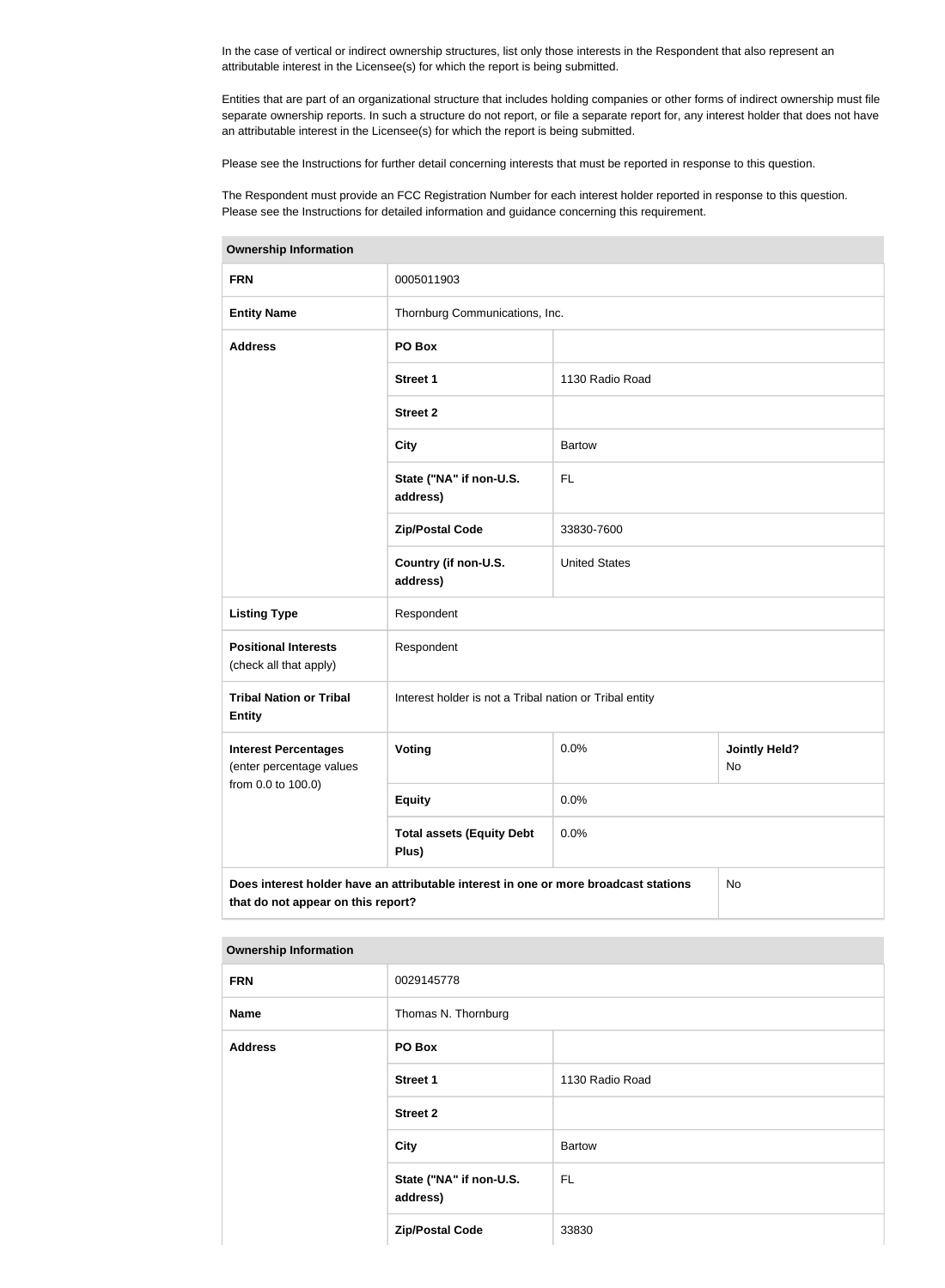|                                                                                                                            | Country (if non-U.S.<br>address)                      | <b>United States</b>   |                                   |  |
|----------------------------------------------------------------------------------------------------------------------------|-------------------------------------------------------|------------------------|-----------------------------------|--|
| <b>Listing Type</b>                                                                                                        | Other Interest Holder                                 |                        |                                   |  |
| <b>Positional Interests</b><br>(check all that apply)                                                                      | Officer, Director, Stockholder, Attributable Investor |                        |                                   |  |
| Citizenship, Gender,                                                                                                       | <b>Citizenship</b>                                    | <b>US</b>              |                                   |  |
| <b>Ethnicity, and Race</b><br><b>Information (Natural</b><br>Persons Only)                                                 | Gender                                                | Male                   |                                   |  |
|                                                                                                                            | <b>Ethnicity</b>                                      | Not Hispanic or Latino |                                   |  |
|                                                                                                                            | Race                                                  | White                  |                                   |  |
| <b>Interest Percentages</b><br>(enter percentage values<br>from 0.0 to 100.0)                                              | <b>Voting</b>                                         | 100.0%                 | <b>Jointly Held?</b><br><b>No</b> |  |
|                                                                                                                            | <b>Equity</b>                                         | 100.0%                 |                                   |  |
|                                                                                                                            | <b>Total assets (Equity Debt</b><br>Plus)             | 100.0%                 |                                   |  |
| Does interest holder have an attributable interest in one or more broadcast stations<br>that do not appear on this report? |                                                       |                        | <b>No</b>                         |  |

#### **Ownership Information**

| <b>FRN</b>                                                                    | 0029145760                                |                        |                            |
|-------------------------------------------------------------------------------|-------------------------------------------|------------------------|----------------------------|
| <b>Name</b>                                                                   | Susan E. Thornburg                        |                        |                            |
| <b>Address</b>                                                                | PO Box                                    |                        |                            |
|                                                                               | <b>Street 1</b>                           | 1130 Radio Road        |                            |
|                                                                               | <b>Street 2</b>                           |                        |                            |
|                                                                               | <b>City</b>                               | <b>Bartow</b>          |                            |
|                                                                               | State ("NA" if non-U.S.<br>address)       | <b>FL</b>              |                            |
|                                                                               | <b>Zip/Postal Code</b>                    | 33830                  |                            |
|                                                                               | Country (if non-U.S.<br>address)          | <b>United States</b>   |                            |
| <b>Listing Type</b>                                                           | Other Interest Holder                     |                        |                            |
| <b>Positional Interests</b><br>(check all that apply)                         | Officer, Director                         |                        |                            |
| Citizenship, Gender,                                                          | Citizenship                               | US                     |                            |
| <b>Ethnicity, and Race</b><br><b>Information (Natural</b>                     | Gender                                    | Female                 |                            |
| <b>Persons Only)</b>                                                          | <b>Ethnicity</b>                          | Not Hispanic or Latino |                            |
|                                                                               | Race                                      | White                  |                            |
| <b>Interest Percentages</b><br>(enter percentage values<br>from 0.0 to 100.0) | <b>Voting</b>                             | 0.0%                   | <b>Jointly Held?</b><br>No |
|                                                                               | <b>Equity</b>                             | 0.0%                   |                            |
|                                                                               | <b>Total assets (Equity Debt</b><br>Plus) | 0.0%                   |                            |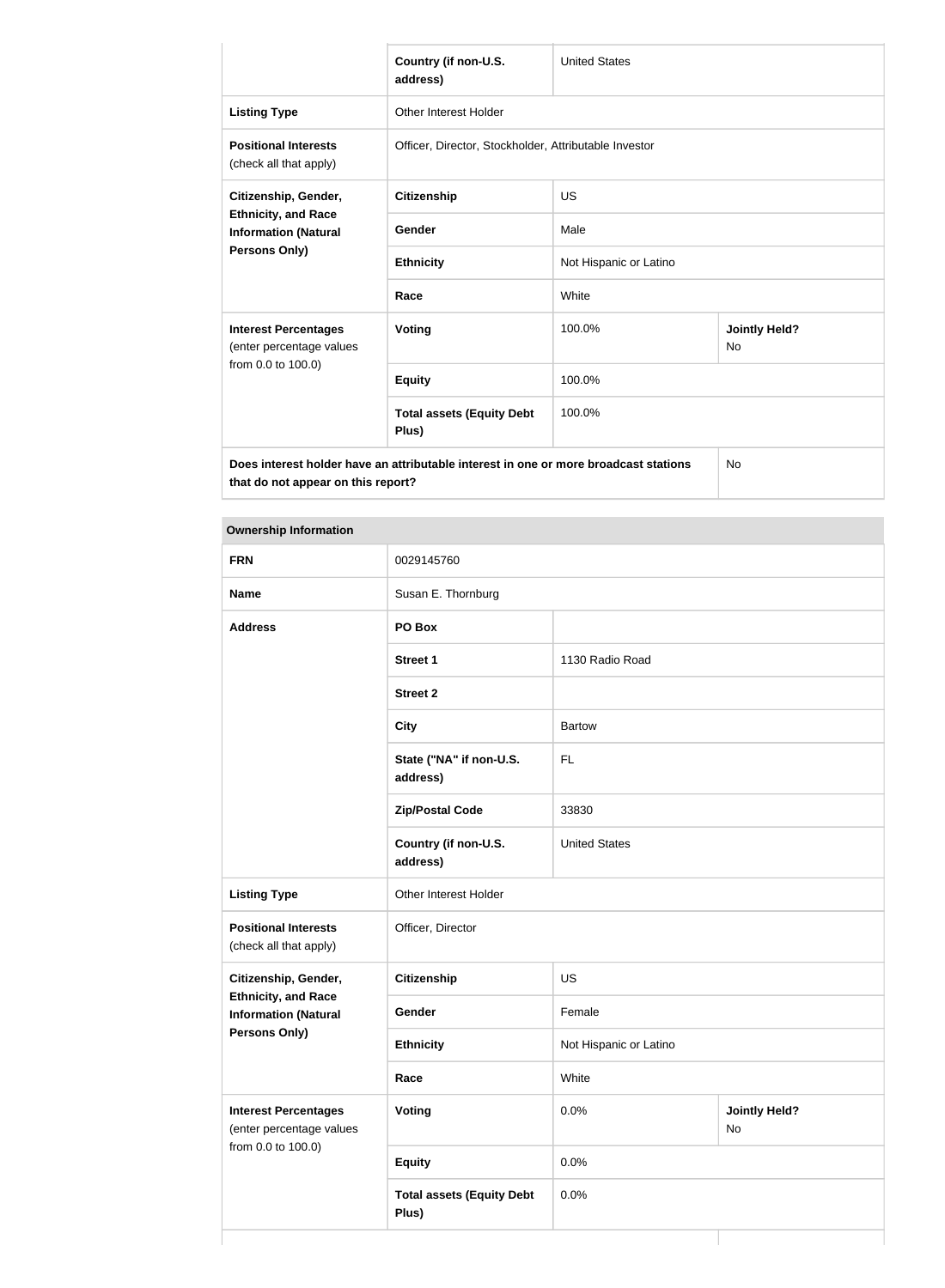| <b>Ownership Information</b>                                                                                                                        |                                           |                        |                            |  |
|-----------------------------------------------------------------------------------------------------------------------------------------------------|-------------------------------------------|------------------------|----------------------------|--|
| <b>FRN</b>                                                                                                                                          | 0006261044                                |                        |                            |  |
| <b>Name</b>                                                                                                                                         | Jeffrey A. Thornburg                      |                        |                            |  |
| <b>Address</b>                                                                                                                                      | PO Box                                    |                        |                            |  |
|                                                                                                                                                     | <b>Street 1</b>                           | 1130 Radio Road        |                            |  |
|                                                                                                                                                     | <b>Street 2</b>                           |                        |                            |  |
|                                                                                                                                                     | <b>City</b>                               | <b>Bartow</b>          |                            |  |
|                                                                                                                                                     | State ("NA" if non-U.S.<br>address)       | FL                     |                            |  |
|                                                                                                                                                     | <b>Zip/Postal Code</b>                    | 33830                  |                            |  |
|                                                                                                                                                     | Country (if non-U.S.<br>address)          | <b>United States</b>   |                            |  |
| <b>Listing Type</b>                                                                                                                                 | Other Interest Holder                     |                        |                            |  |
| <b>Positional Interests</b><br>(check all that apply)                                                                                               | Officer, Director                         |                        |                            |  |
| Citizenship, Gender,                                                                                                                                | Citizenship                               | US                     |                            |  |
| <b>Ethnicity, and Race</b><br><b>Information (Natural</b>                                                                                           | <b>Gender</b>                             | Male                   |                            |  |
| Persons Only)                                                                                                                                       | <b>Ethnicity</b>                          | Not Hispanic or Latino |                            |  |
|                                                                                                                                                     | Race                                      | White                  |                            |  |
| <b>Interest Percentages</b><br>(enter percentage values<br>from 0.0 to 100.0)                                                                       | Voting                                    | 0.0%                   | <b>Jointly Held?</b><br>No |  |
|                                                                                                                                                     | <b>Equity</b>                             | 0.0%                   |                            |  |
|                                                                                                                                                     | <b>Total assets (Equity Debt</b><br>Plus) | 0.0%                   |                            |  |
| Does interest holder have an attributable interest in one or more broadcast stations<br>that do not appear on this report?                          |                                           | No                     |                            |  |
|                                                                                                                                                     |                                           |                        |                            |  |
| (b) Respondent certifies that any interests, including equity, financial, or voting<br>interests, not reported in this filing are non-attributable. |                                           |                        | Yes                        |  |

If "No," submit as an exhibit an explanation.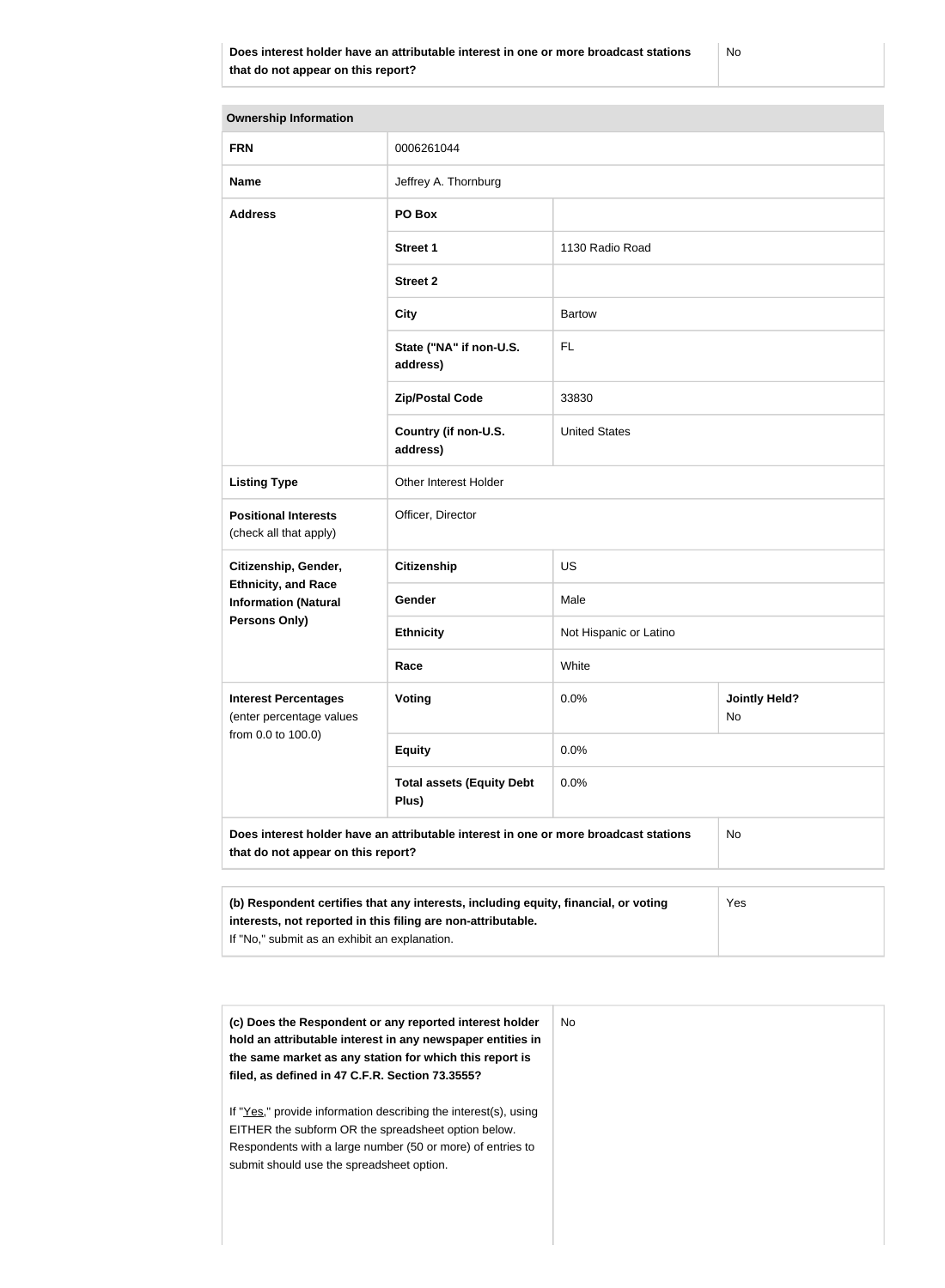| NOTE: Spreadsheets must be submitted in a special XML<br>Spreadsheet format with the appropriate structure that is<br>specified in the documentation. For instructions on how to<br>use the spreadsheet option to complete this question<br>(including templates to start with), please Click Here.                                                                                                                                                                                                                                                                                                                                              |
|--------------------------------------------------------------------------------------------------------------------------------------------------------------------------------------------------------------------------------------------------------------------------------------------------------------------------------------------------------------------------------------------------------------------------------------------------------------------------------------------------------------------------------------------------------------------------------------------------------------------------------------------------|
| If using the subform, leave the percentage of total assets<br>(Equity Debt Plus) field blank for an interest holder unless<br>that interest holder has an attributable interest in the<br>newspaper entity solely on the basis of the Commission's<br>Equity Debt Plus attribution standard, 47 C.F.R. Section<br>73.3555, Note 2(i). If using an XML Spreadsheet, enter "NA"<br>into the percentage of total assets (Equity Debt Plus) field<br>for an interest holder unless that interest holder has an<br>attributable interest in the newspaper entity solely on the<br>basis of the Commission's Equity Debt Plus attribution<br>standard. |
| The Respondent must provide an FCC Registration Number<br>for each interest holder reported in response to this<br>question. Please see the Instructions for detailed information<br>and guidance concerning this requirement.                                                                                                                                                                                                                                                                                                                                                                                                                   |

**(d) Are any of the individuals listed as an attributable interest holder in the Respondent married to each other or related to each other as parentchild or as siblings?** Yes

If "Yes," provide the following information for each such the relationship.

| $\ldots$     |              |             |                     |
|--------------|--------------|-------------|---------------------|
| <b>FRN</b>   | 0029145778   | <b>Name</b> | Thomas N Thornburg  |
| <b>FRN</b>   | 0006261044   | <b>Name</b> | Jeffrey A Thornburg |
| Relationship | Parent/Child |             |                     |

#### **Family Relationships**

| <b>FRN</b>   | 0029145778 | <b>Name</b> | Thomas N Thornburg |
|--------------|------------|-------------|--------------------|
| <b>FRN</b>   | 0029145760 | <b>Name</b> | Susan E Thornburg  |
| Relationship | Spouses    |             |                    |

**(e) Is Respondent seeking an attribution exemption for any officer or director with duties wholly unrelated to the Licensee(s)?** If "Yes," complete the information in the required fields and submit an Exhibit fully describing that individual's duties and responsibilities, and explaining why that individual should not be attributed an interest. No

**3. Organizational Chart (Licensees Only)**

Attach a flowchart or similar document showing the Licensee's vertical ownership structure including the Licensee and all entities that have attributable interests in the Licensee. Licensees with a single parent entity may provide a brief explanatory textual Exhibit in lieu of a flowchart or similar document. Licensees without parent entities should so indicate in a textual Exhibit.

**Non-Licensee Respondents should select "N/A" in response to this question.**

Licensee has no parent entity.

#### **Family Relationships**